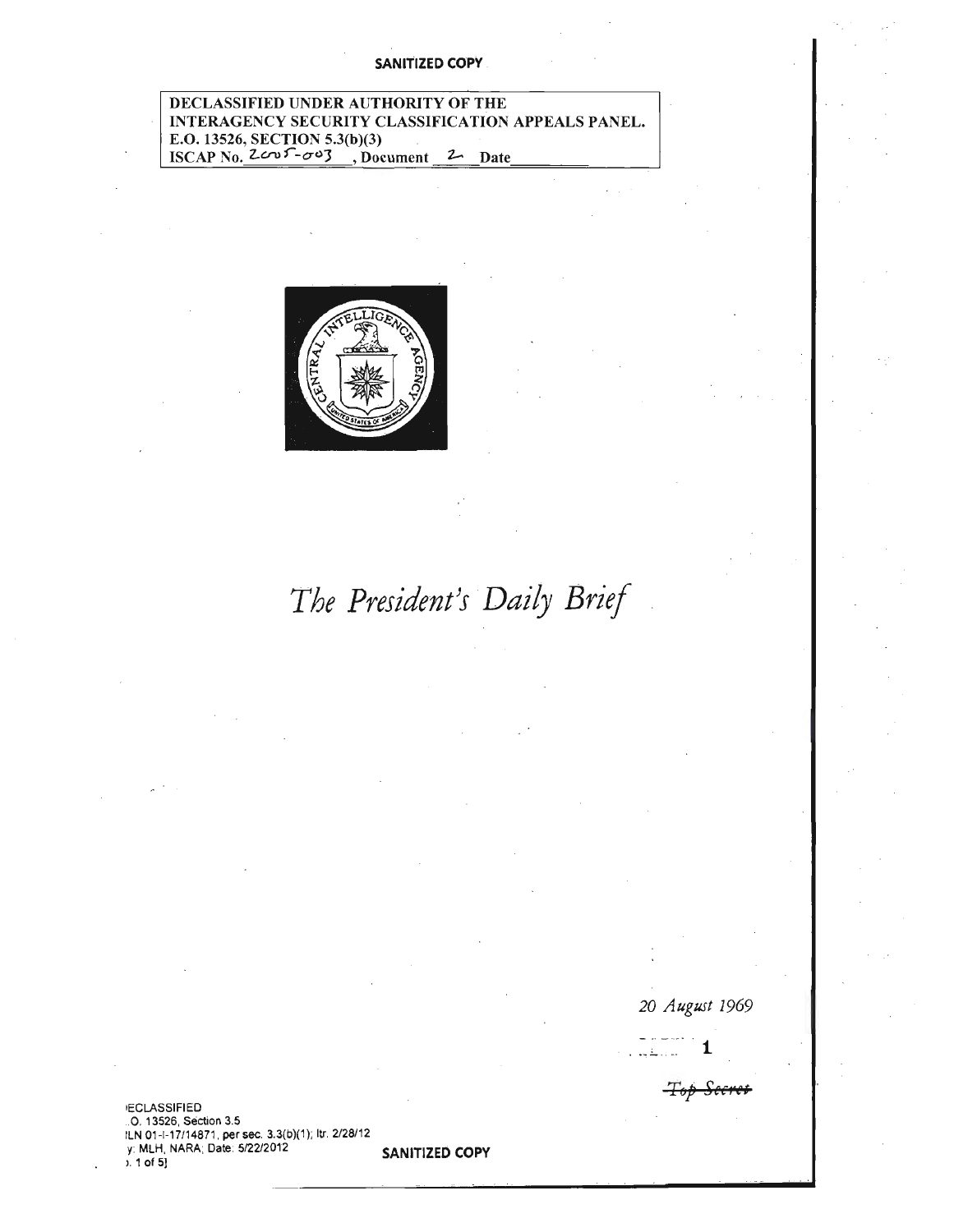#### **SANITIZED COPY**  · **i ·oR Tl'fE ·PR.ESIDEf•lT Oi\tL) ·**

#### SOVIET AFFAIRS

Riot police are patrolling in central Prague today to prevent demonstrations similar to the minor ones which were quickly snuffed out yesterday afternoon and evening in Wenceslaus Square. The police were overzealous in trying· to avert a major disturbance, using tear gas to break up a passive and apparently unorganized crowd estimated at several thousand, such overreaction by police could lead to more serious conflicts before the anniversary period is<br>over tomorrow. <br> **ITIZED** persec. 3.3(b)(1)

There is no evidence of additional Soviet troops either moving into Czechoslovakia or even close to the Czech borders from the USSR, Poland, Hungary or southern *East* Germany. some of the soviet troops in Czechoslovakia may have moved closer to the cities, however, to handle any disturbances that the Czech army or security troops cannot control.

There are rumors that pro-Soviet hardliners plan to generate disturbances designed *to* bring about military intervention and ouster of Husak. We consider it unlikely that conservatives would initiate or provide the impetus for spontaneous acts of violence but they might try to take advantage of unrest to strengthen their positions.

The Chinese chose the eve of the anniversary of the Soviet invasion to issue another lengthy attack on the USSR as the aggressor in the prolonged border dispute. The

#### <del>1777 - 17</del> **NLN** 01-1-17114871; p. 2 of <sup>5</sup> **SANITIZED COPY**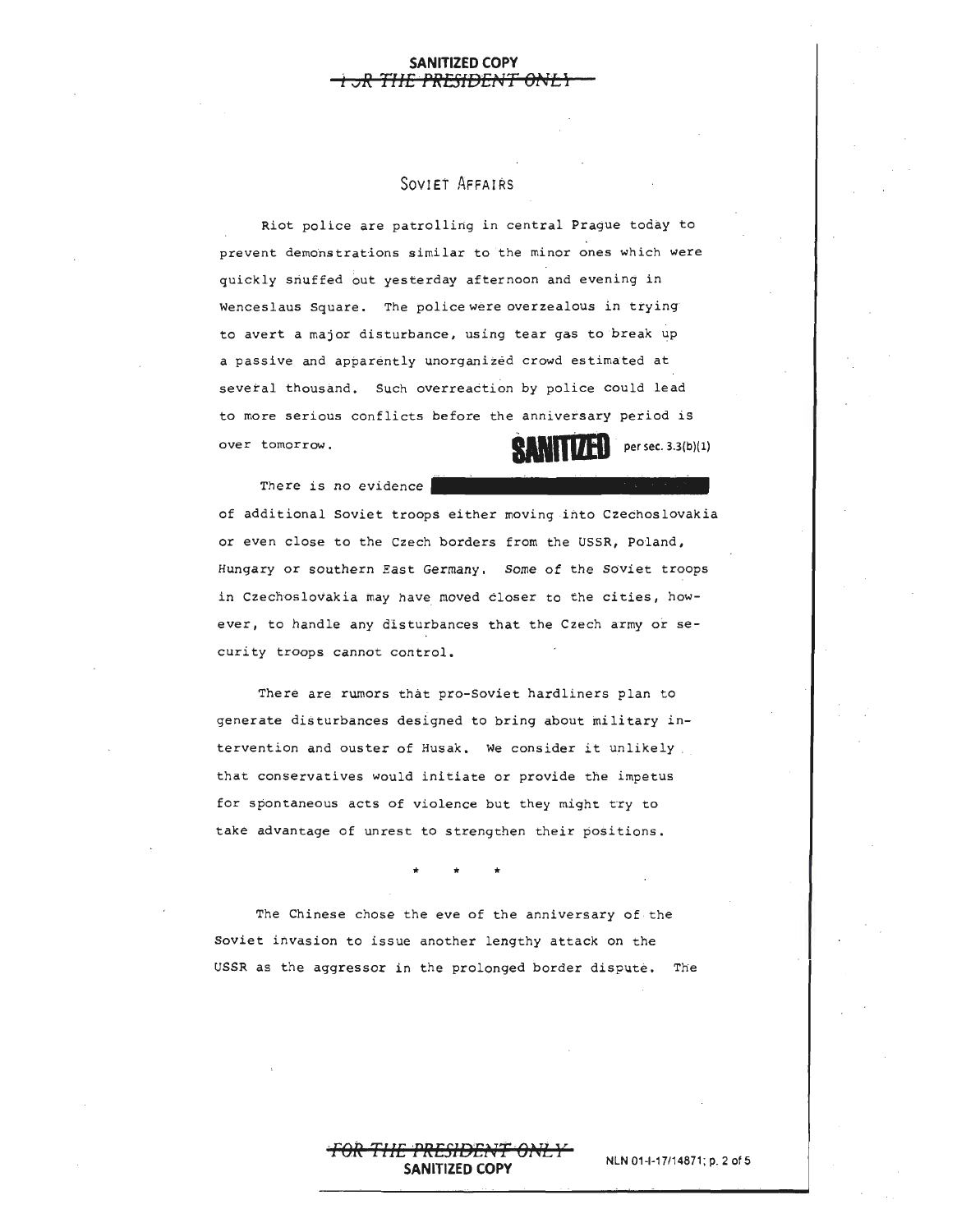### **:SAN 111£tU** ~Ut'Y **<sup>J</sup>***.\_,I. R Tt-'E* . . **i <sup>1</sup>***PRESVE'* **- 4 . 1f T o-.r 1'** *L***1**

note charges the Soviets with more than 400 provocations during June and July, and denounces Moscow for talking about normalizing the situation while actually adopting measures which intensify tensions. Moscow meanwhile pointedly commemorated the thirtieth anniversary of a victory over the japanese on the Manchurian border.

A Soviet space official says the USSR will try to land an unmanned probe on Mars before the US. The Soviet Mars shot that failed last March may in fact have been such an attempt. The next opportunity for Moscow will come in the spring of 1971, two years before the US Viking. **GANITI/HI** 

·\* \* \*

**Portion identified as non-responsive** · to the appeal

|                    |  |  | <b>Golden Way</b> |  |
|--------------------|--|--|-------------------|--|
|                    |  |  |                   |  |
|                    |  |  |                   |  |
| ÷                  |  |  |                   |  |
| ŝ<br>и             |  |  |                   |  |
| ٠<br>ь<br>D.<br>I. |  |  |                   |  |
|                    |  |  |                   |  |
|                    |  |  |                   |  |
|                    |  |  |                   |  |
|                    |  |  |                   |  |
|                    |  |  |                   |  |
|                    |  |  |                   |  |
|                    |  |  |                   |  |

Portion dentified as non-responsive to the appeal

**NLN 01-1-17/14871; p.** 3 of <sup>5</sup> **SANITIZED COPY** 

2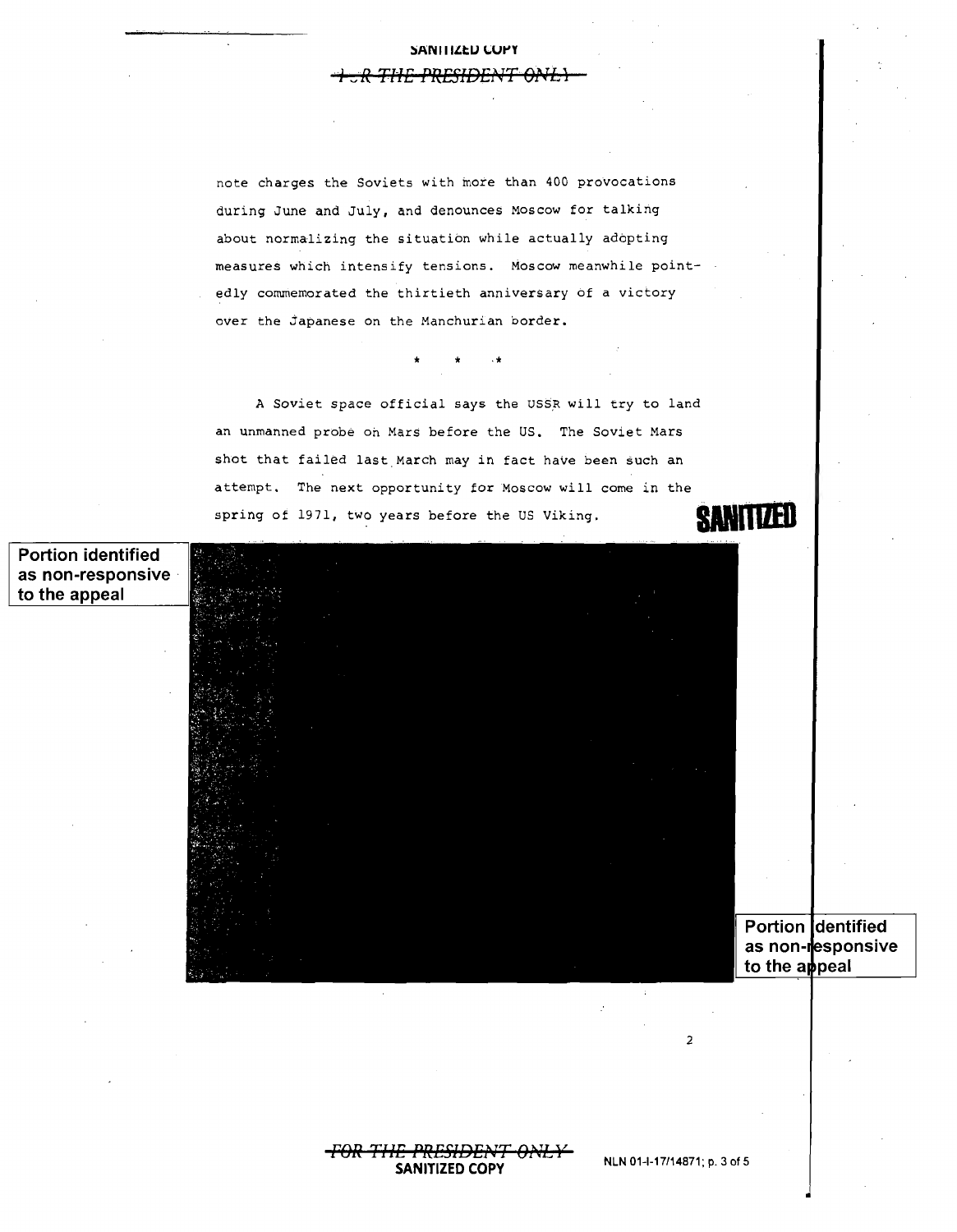SANITIZED COPY **I JR THE PRESIDENT ONLY** 



Portion identified as non-responsive to the appeal

> Portion identified as non-responsive<br>to the appeal

#### **FOR THE PRESIDENT ONLY** SANITIZED COPY

NLN 01-1-17/14871; p. 4 of 5

 $\overline{\mathbf{3}}$